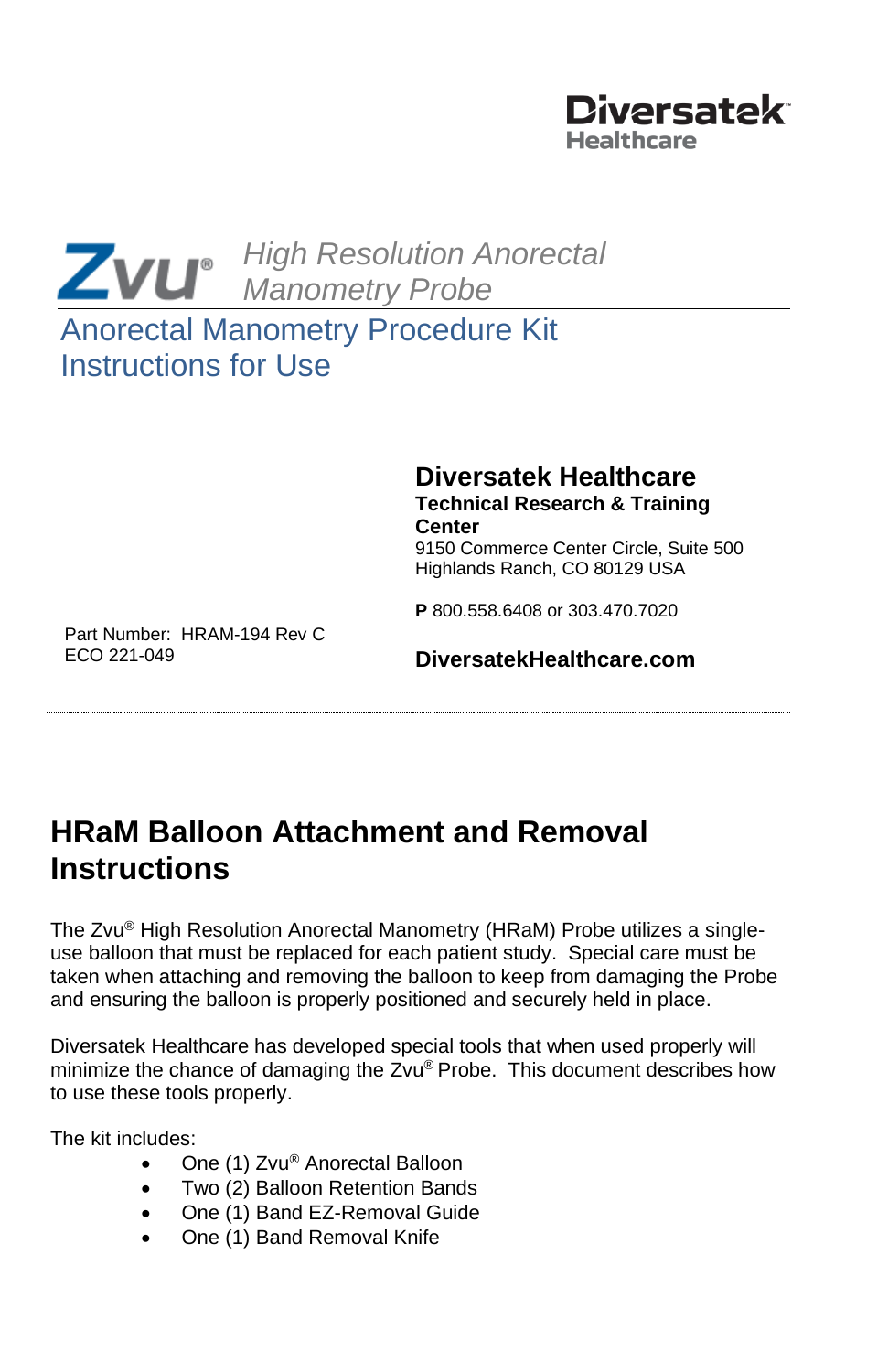### **HRaM Balloon Attachment Steps**



- 1. Gather equipment:
	- a. One (1) Zvu® Anorectal Manometry (HRaM) Probe
	- b. Two (2) Balloon Retention Bands
	- c. One (1) Zvu® Anorectal Balloon
	- d. One (1) Ligator (Part No. HRAM-LIGATOR, sold separately)
- 2. Insert the loading cone into the ligating drum of the Ligator and slide one band part way up.



- 3. Place the base of the Band Pusher on a flat surface.
- 4. Insert the tip of the loading cone into the center of the Band Pusher fingers.





- 5. Push the Ligator straight down so the fingers of the Band Pusher move the band up the loading cone and onto the ligating drum
- 6. Remove the loading cone from the Ligator.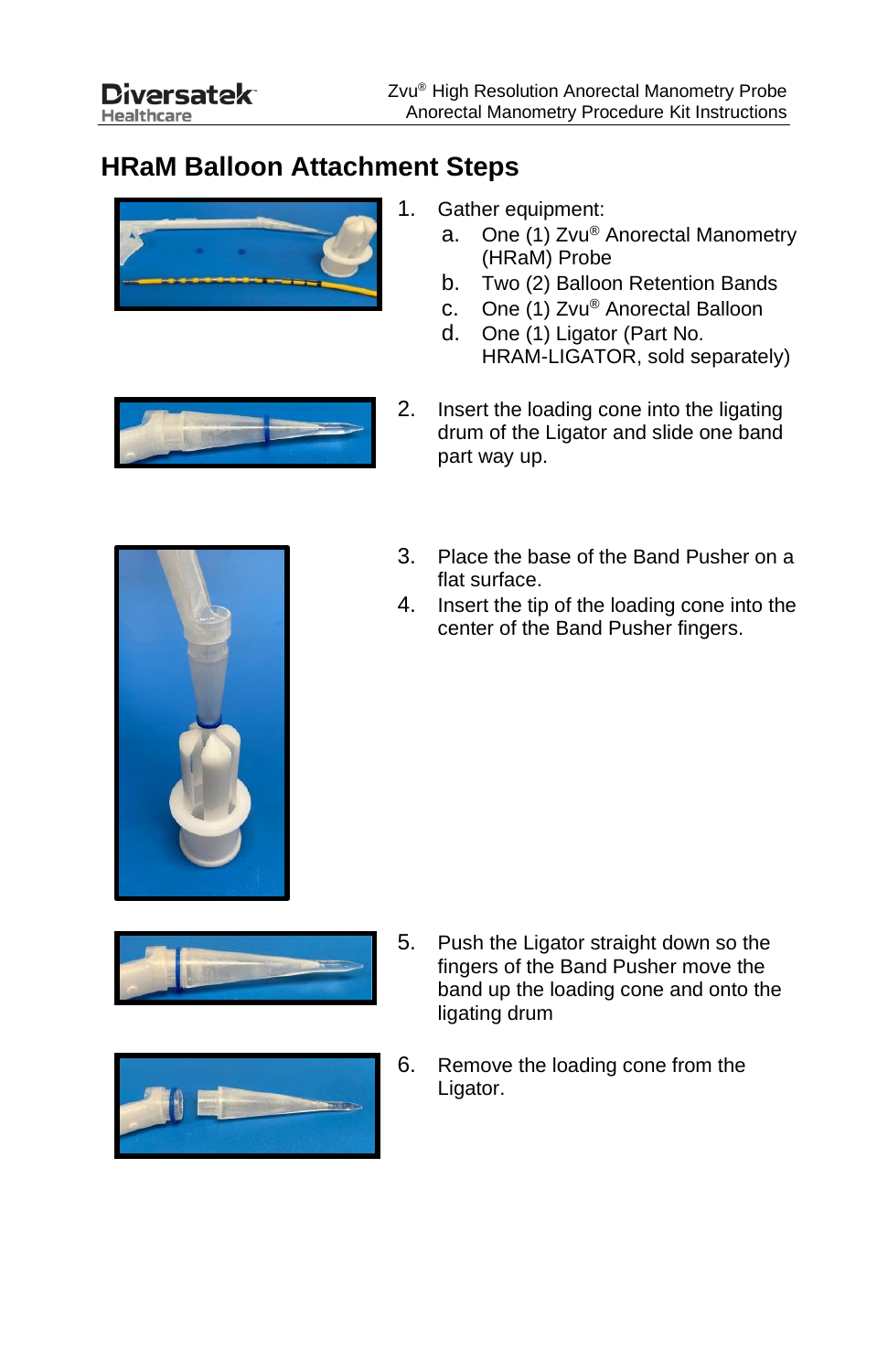Healthcare



 $\mathbf{B}$  A

- 7. Insert the tip of the Zvu® Probe into the Zvu® Anorectal Balloon.
- 8. Insert the Probe and Balloon into the lumen of the ligating drum and locate over slot A.



9. Position the end of the balloon so it is between slot A and the rectal sensor. Make sure the balloon neck is not covering the rectal sensor.



- 10. Check the alignment of the tool with the slot and avoid releasing the band over a sensor as this may damage the sensor.
- 11. Squeeze the trigger on the handle of the Ligator to release the band into the slot. Check to ensure the band is properly seated.



12. Follow steps 2 through 6 for applying a second band in slot B.